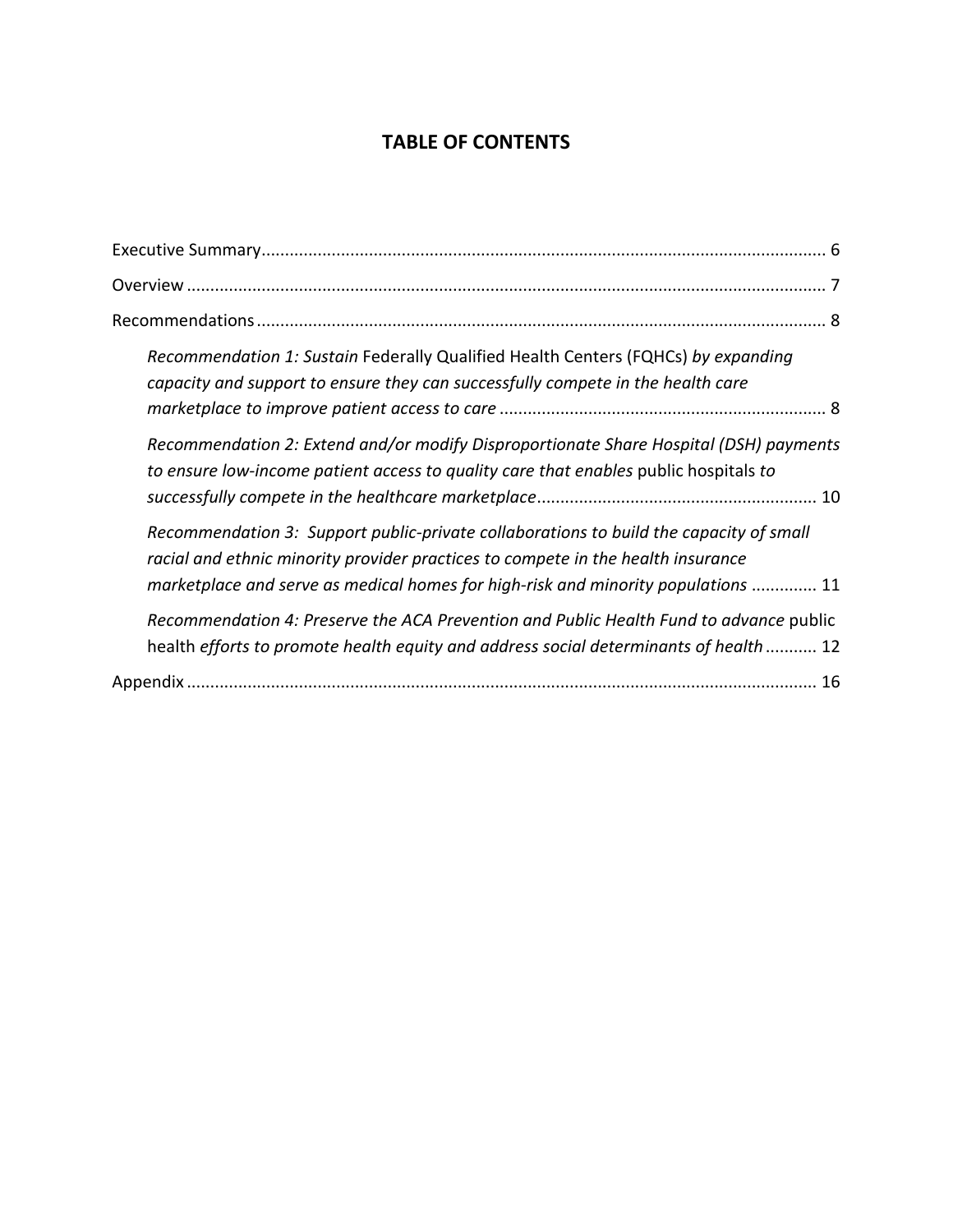**Sustaining and Advancing the Healthcare Safety Net:**

**Ensuring that the Healthcare Safety Net Is Not Left Behind** 

**Recommendation Report** 

**Advisory Committee on Minority Health**

**September 2013**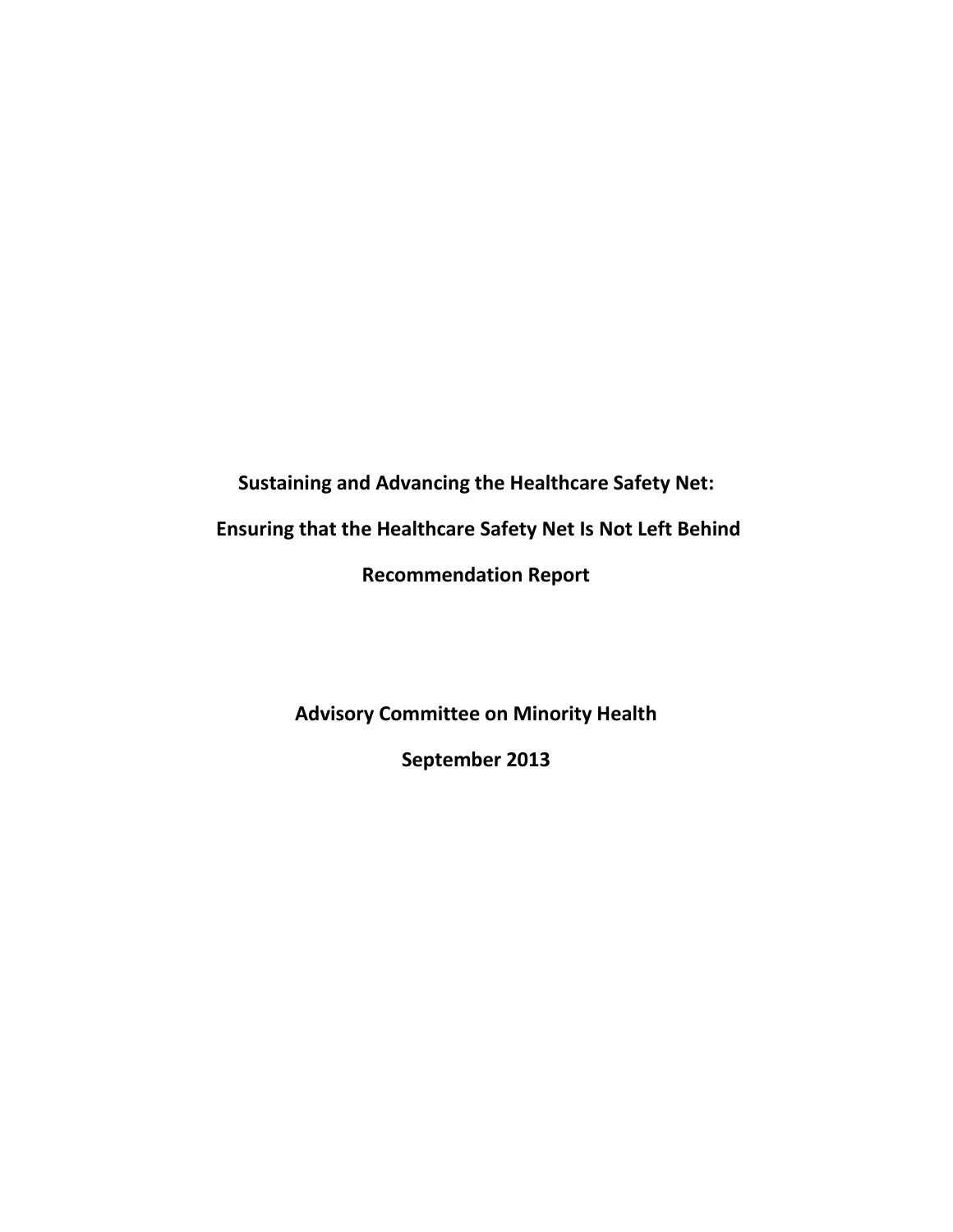Advisory Committee on Minority Health: Section 1707 of the Public Health Service Act, as amended, by the Minority Health and Health Disparities Research and Education Act of 2000, P. L. 106-525 authorizes the establishment of an Advisory Committee on Minority Health. The Committee also is governed by provisions of Public Law 92-463, as amended (5 U.S.C. Appendix 2), which sets forth standards for the formation and use of advisory committees. The Act directs the Advisory Committee on Minority Health to advise the DHHS, through the Deputy Assistant Secretary for Minority Health, on improving the health of racial and ethnic minorities and on the development of the program activities of the Office of Minority Health.

#### **COMMITTEE MEMBERS:**

#### **Chairperson**

**Marguerite J. Ro, DrPH** Chief, Assessment, Policy Development & Evaluation Public Health – Seattle and King County Seattle, WA Term Date: 09/2013

#### **Members**

### **Olveen Carrasquillo, M.D., MPH**

Chief, Division of General Internal Medicine University of Miami Miller School of Medicine Miami, FL Term Date: 09/2013

#### **Gayle Dine-Chacon, M.D.**

Associate Vice President for Native American Health, Associate Professor, Clinician Educator, Director, Center for Native American Health, Department of Family and Community Medicine Albuquerque, NM Term Date: 09/2013

#### **Arthur M. Chen, M.D.**

Family Physician and Safety Net Provider Asian Health Services Oakland, CA Term Date: 07/2015

# **Beverly A. Guadagnolo, M.D., M.P.H.**

Assistant Professor The University of Texas M.D. Anderson Cancer Center Houston, TX Term Date: 11/2016

#### **Roderick K. King, M.D., M.P.H., FAAP**

Executive Director, Florida Public Health Institute

Associate Professor, Department of Public Health and Epidemiology, University of Miami Miller School of Medicine Instructor, Department of Global Health and Social Medicine, Harvard Medical School;

Senior Faculty, Massachusetts General Hospital Disparities Solutions Center Boston, MA Term Date: 02/2015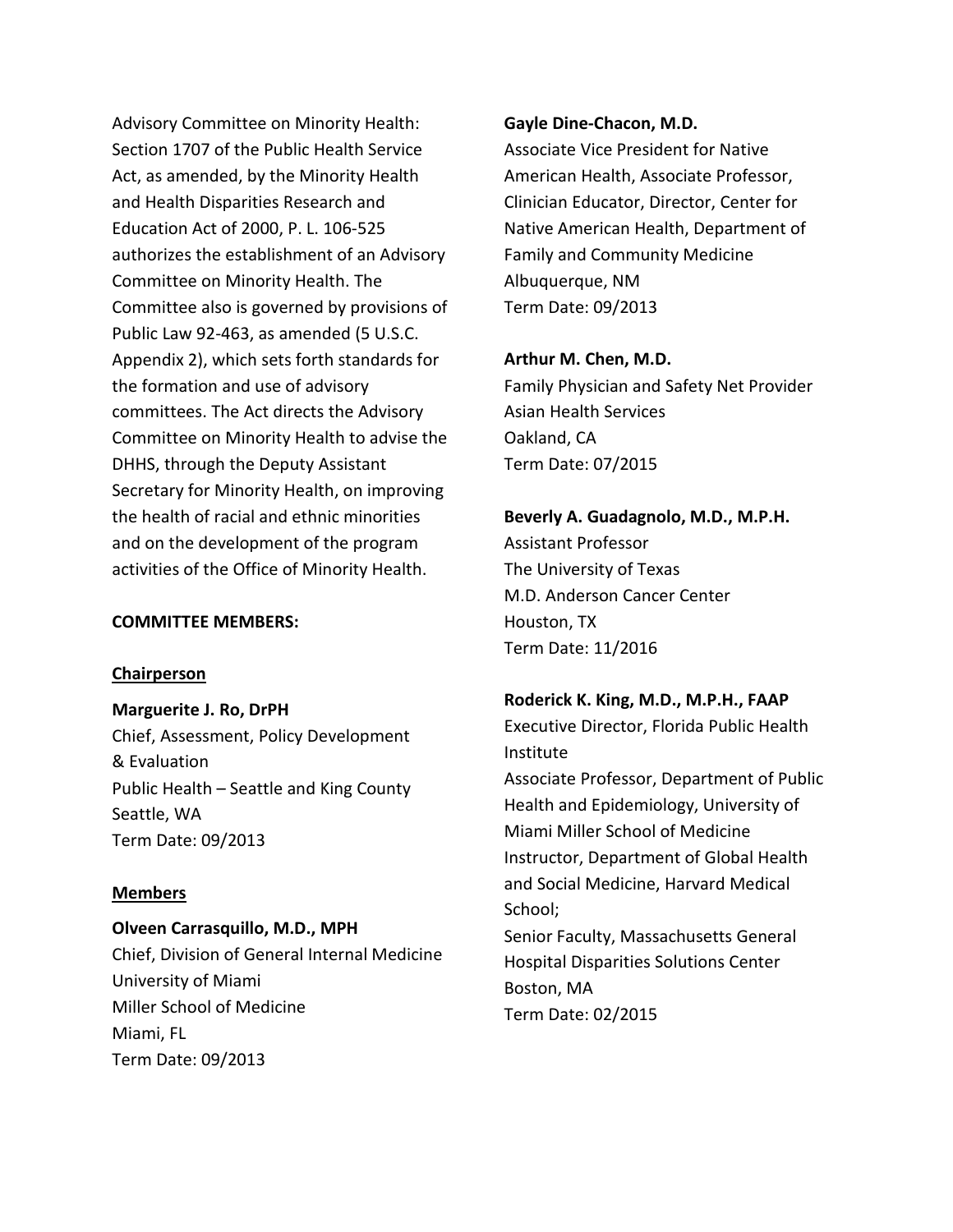#### **Beverly L. Malone, Ph.D., RN, FAAN**

Chief Executive Officer National League for Nursing New York, NY Term Date: 11/2016

#### **Edward L. Martinez, MS**

Senior Consultant, National Association of Public Hospitals and Health Systems Viroqua, WI Term Date: 09/2013

**Kelly Moore, M.D.** Associate Professor, Colorado School of Public Health, University of Colorado Denver, American Indian and Alaska Native Programs Albuquerque, NM Term Date: 09/2013

**Sela V. Panapasa, Ph.D.** Assistant Research Scientist Institute for Social Research University of Michigan Term Date: 11/2016

### **Barbara J. Sabol, RN Consultant**

Lawrence, KS Term Date: 04/2014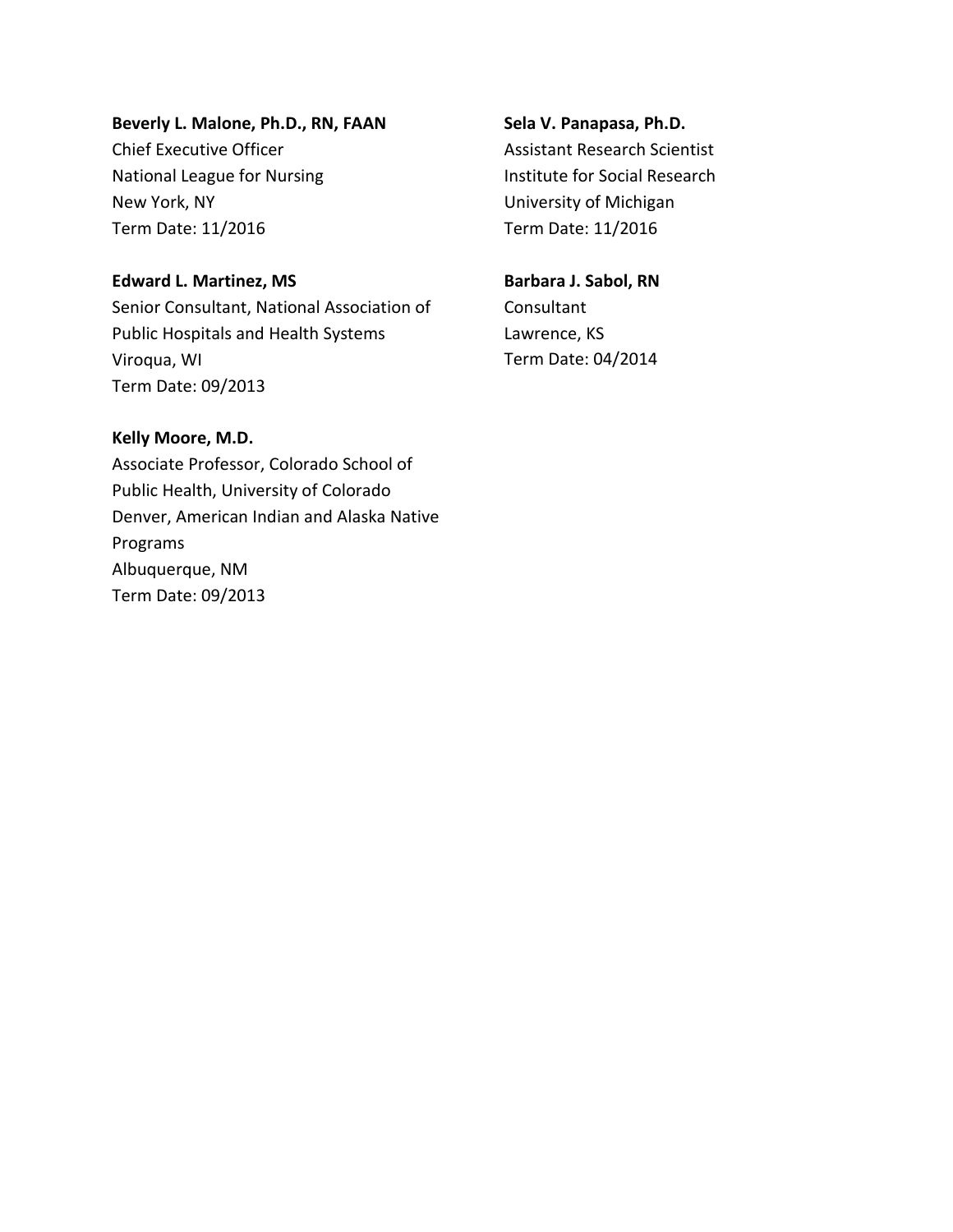#### **Executive Summary**

The focus of this report is on outreach and enrollment and the impact of the Affordable Care Act on the healthcare safety net. Healthcare safety net is defined to include providers such as Federal Qualified Health Centers (FQHCs), public hospitals, small racial and ethnic minority provider private practices, and local public health departments. These safety net organizations fill a critical need for uninsured, underinsured, and other vulnerable populations – the same populations that the Affordable Care Act was designed to support and benefit.

Key issues included Medicaid expansion, the vulnerability of safety net organizations in the current healthcare system and insurance climate, and the importance of protecting and strengthening safety net organizations by providing resources and accountability mechanisms to make them more efficient and competitive in the health insurance marketplace.

<span id="page-4-1"></span><span id="page-4-0"></span>ACMH presents four recommendations on how the Office of Minority Health (OMH) and the Department of Health and Human Services (HHS) can ensure that the safety net organizations not only survive but thrive as the Affordable Care Act is implemented:

- <span id="page-4-2"></span>1. Sustain FQHCs by expanding capacity and support to ensure they can successfully compete in the health care marketplace to improve patient access to care. OMH should work with Health Resources and Services Administration (HRSA) and Centers for Medicare and Medicaid Services (CMS) to support a Prospective Payment System, recruitment and retention of providers, and staffing mechanism for improved efficiency and quality of care.
- <span id="page-4-4"></span><span id="page-4-3"></span>2. Extend and/or modify Disproportionate Share Hospital (DSH) payments to ensure lowincome patients have access to quality care that enables public hospitals to successfully compete in the healthcare marketplace. OMH should work with the CMS and HRSA's Bureau of Health Professions to modify and/or extend DSH funding and resources for primary care provider development and outpatient facilities in public hospital networks.
- <span id="page-4-6"></span><span id="page-4-5"></span>3. Support public-private collaborations to build the capacity of small racial and ethnic minority provider practices to compete in the health insurance marketplace and serve as medical homes for high-risk and minority populations. OMH should work with CMS and HRSA to ensure that racial and ethnic minority provider practices have the necessary technology, certifications, and quality assurance mechanisms to be competitive.
- <span id="page-4-9"></span><span id="page-4-8"></span><span id="page-4-7"></span>4. Preserve the Affordable Care Act Prevention and Public Health Fund to advance public health efforts to promote health equity and address social determinants of health. OMH should work with HHS leadership and the Centers for Disease Control and Prevention to preserve the Affordable Care Act Prevention and Public Health Fund established to provide sustained investments in prevention and health promotion.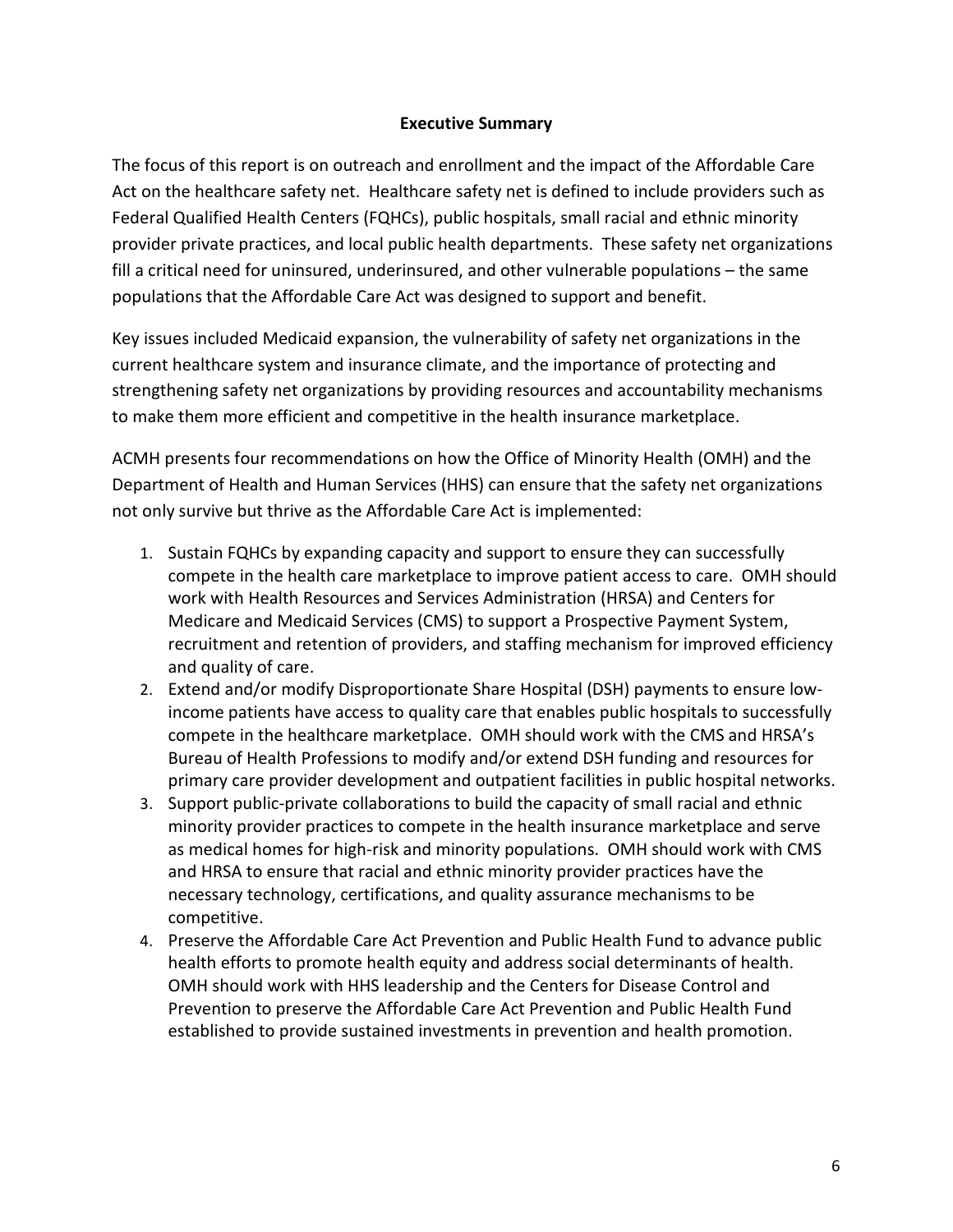#### <span id="page-5-0"></span>**Overview**

<span id="page-5-1"></span>The Advisory Committee on Minority Health (ACMH) is charged with advising the Deputy Assist Secretary for Minority Health on ways to improve the health of racial and ethnic minority groups and Tribal Nations and on the development of goals and specific program activities of the U.S. Department of Health and Human Services (HHS) Office of Minority Health (OMH). The ACMH has identified as one of its majority priorities ensuring that health care reform, as embodied in H.R. 3950, *The Patient Protection and Affordable Care Act (ACA) of 2010*  (P. L.111-148), [i](#page-4-0)s implemented with the aim of achieving health equity for all populations.

<span id="page-5-5"></span><span id="page-5-4"></span><span id="page-5-3"></span><span id="page-5-2"></span>At the July 2013 ACMH meeting, the committee focused on outreach and enrollment and the impact of the ACA on the healthcare safety net. Key issues discussed included Medicaid expansion, the vulnerability of safety net organizations in the current healthcare system and insurance climate, and the importance of protecting and strengthening safety net organizations by providing resources and accountability mechanisms to make them more efficient and competitive in the health insurance marketplace. These areas of focus are consistent with principles the ACMH proposed in its 2009 report on health care reform, emphasizing reform strategies that ensure sustainable access to affordable quality care, including the safety net (Appendix A contains a list of the relevant principles).<sup>[ii](#page-4-1)</sup> Continued monitoring and analysis of the impact of health reform on eliminating health disparities and achieving health equity are imperative.

<span id="page-5-9"></span><span id="page-5-8"></span><span id="page-5-7"></span><span id="page-5-6"></span>The issues raised are especially important to address at this time as the implementation of the ACA affects safety net organizations, which fill a critical need for uninsured, underinsured, and other vulnerable populations (due to factors such as health or developmental status, age, financial circumstances, personal characteristics, and English proficiency)—the same populations that the ACA was designed to support and benefit. Furthermore, the uninsured population has grown since the passage of ACA 2010 to approximately 50 million.<sup>[iii](#page-4-2)</sup> However, major shortages in the healthcare workforce, particularly in urban and rural areas; the delay of the employer mandate until 2015; the limited number of states implementing Medicaid expansion (25 states) and establishing state health insurance exchanges (18 states); and the slow recovery of the economy are significant threats to the sustainability of safety net organizations. [iv](#page-4-3), [v,](#page-4-4) [vi](#page-4-5), [vii](#page-4-6)

<span id="page-5-13"></span><span id="page-5-12"></span><span id="page-5-11"></span><span id="page-5-10"></span>With the increase in the uninsured population and challenges around sufficient access to affordable quality care, the demand for services among our traditional safety net providers – Federally Qualified Health Centers (FQHCs), public hospitals, small racial and ethnic minority provider private practices, and local public health departments – will continue to exist for a substantial period beyond the implementation of the ACA. OMH plays a critical role in assuring that safety net organizations are viable in the new health insurance marketplace and remain a quality health care option for minority and vulnerable populations. Therefore, this report presents recommendations on how OMH and HHS can ensure that safety net organizations not only survive but thrive as the ACA is implemented to increase minority and vulnerable populations' access to quality, affordable care. This report offers specific strategies that can be used to preserve and maintain nationwide safety net provider infrastructure, thereby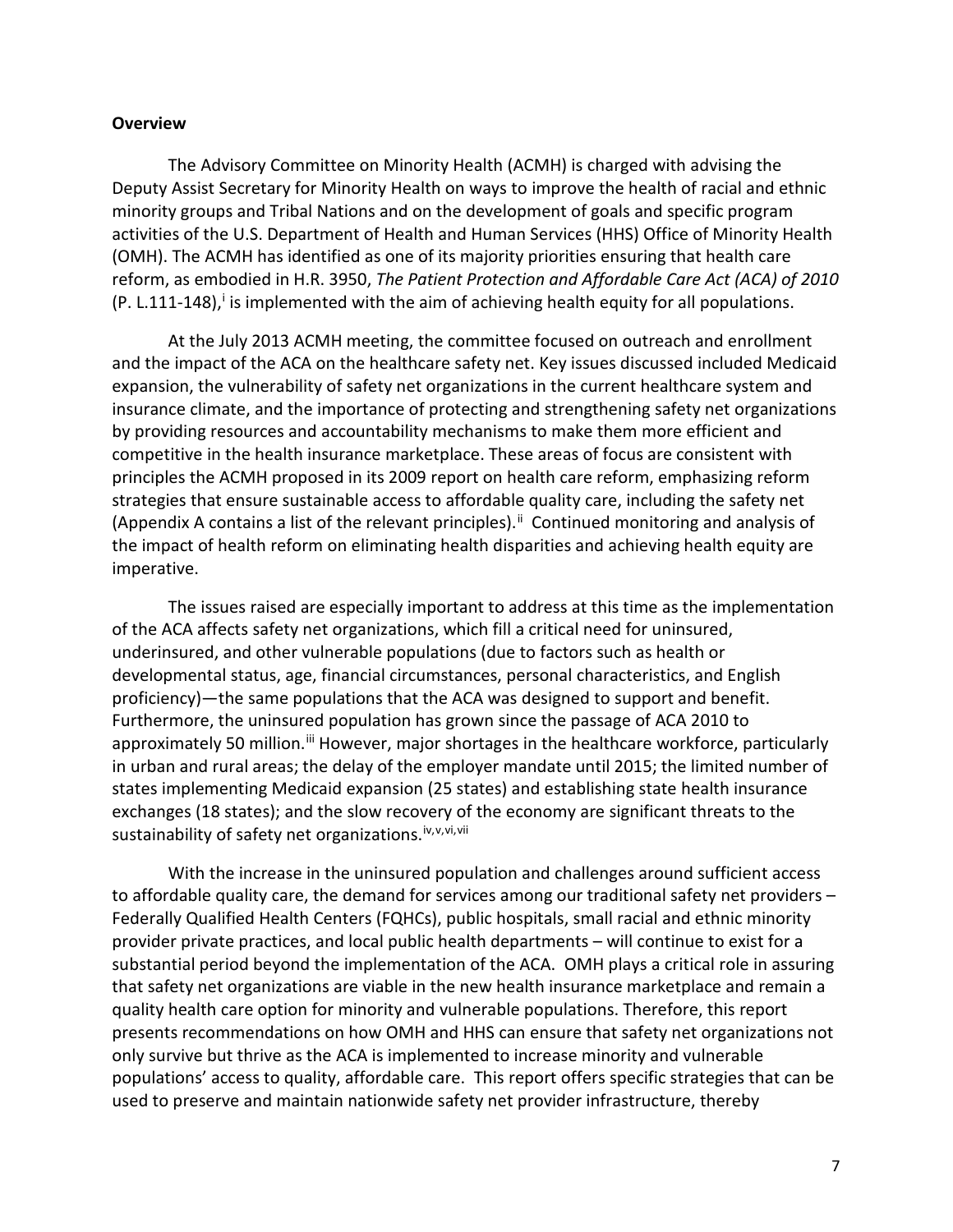increasing access to quality health care throughout the ACA implementation. The following sources informed the recommendations: presentations by the invited experts on the impact of the ACA on the safety net;<sup>[viii](#page-4-7)</sup> presenters' supporting materials and recommendations submitted to ACMH; and existing literature on safety net organizations. Attached as an appendix (Appendix B) are detailed recommendations from the National Academy for the State Health Policy National Workgroup on Integrating a Safety Net into Health Care Reform Implementation (NASHP National Workgroup). vi

### **Recommendations**

The ACMH proposes the following recommendations for four key organizations, institutions, and fields of practice to ensure the quality and sustainability of the healthcare safety net for vulnerable and minority populations:

- 1. Sustain *Federally Qualified Health Centers (FQHCs)* by expanding capacity and support to ensure they can successfully compete in the health care marketplace to improve patient access to care
- 2. Extend and/or modify Disproportionate Share Hospital (DSH) payments to ensure lowincome patient access to quality care that enables *public hospitals* to successfully compete in the healthcare marketplace
- 3. Support public-private collaborations to build the capacity of *small racial and ethnic minority provider practices* to compete in the health insurance marketplace and serve as medical homes for high-risk and minority populations
- 4. Preserve the ACA Prevention and Public Health Fund to advance *public health* efforts to promote health equity and address social determinants of health

# *Recommendation 1: Sustain* **Federally Qualified Health Centers (FQHCs)** *by expanding capacity and support to ensure they can successfully compete in the health care marketplace to improve patient access to care*

*OMH should work with Health Resources and Services Administration (HRSA) and Centers for Medicare and Medicaid Services (CMS) to ensure that FQHCs are successful competitors in the health insurance marketplace by supporting a Prospective Payment System, recruitment and retention of providers, and staffing mechanisms for improved efficiency and quality of care.*

### **Discussion**

Community health centers (CHCs) are valuable because of their ability to provide comprehensive, culturally responsive primary, dental, and behavioral health care for uninsured, low income individuals.<sup>iv, FQHCs</sup> (over 1200 organizations with over 9,000 sites) will continue to be a major access point for culturally competent primary care and enabling services that advance prevention and health promotion thereby cutting enormous costs.<sup>[ix](#page-4-8)</sup> However, they also will face increasing commercial competition with other types of health care systems and providers. For instance, commercial development of the Primary Care Medical Home (PCMH) will put pressure on FQHCs to cut costs for enabling services even though their service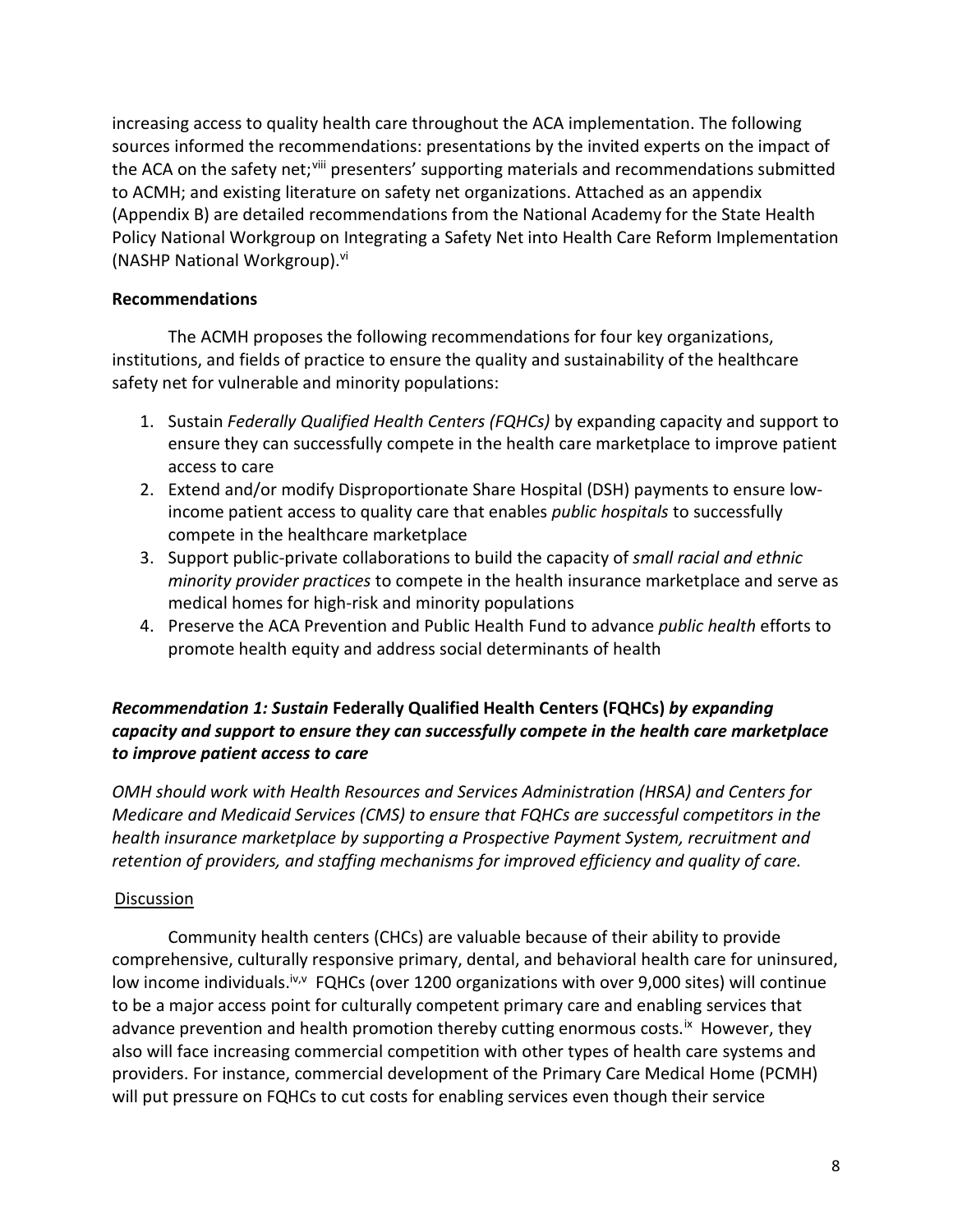population has many at high need for these services. There also is competition for recruitment of primary care providers (PCPs) given skyrocketing starting salaries, which FQHCs cannot afford to pay. Therefore, strengthening FQHCs' recruitment, retention, and reimbursement mechanisms can make them more competitive among health systems.

### Implementation Examples and Considerations

- **Continue funding for projected expansion of FQHCs to increase patient coverage.**  Section 10503 of the ACA establishes a Community Health Center Fund to "provide for expanded and sustained national investment in community health centers under section 330 of the Public Health Service." Supporting the expansion of FQHCs would cover an estimated additional 20 million patients, for a total of 40 million individuals covered.<sup>[x](#page-4-9)</sup>
- **Ensure support for the Prospective Payment System (PPS)**, a method of cost-based reimbursement in which Medicaid and Medicare payment is predetermined as a fixed amount. This system is based on actual costs incurred related to services designed to address the health (e.g., physician, midlevel practitioners, nursing, behavioral health, nutrition), social (e.g., social services, case management), and accessibility (e.g., interpreters, translation, health education) needs of low-income, high-risk, and minority patient populations seen in FQHCs.<sup>[xi](#page-5-0)</sup>
- **Assess provider satisfaction and offer professional development support for primary care, dental, and behavioral health providers to ensure their availability and continuity at FQHCs.** Training, recruitment, and retention are key areas to ensure an adequate pool of diverse, qualified, culturally and linguistically competent providers for the populations that FQHCs serve. Specific strategies to consider include: **Recruitment** 
	- o Expand National Health Service Corps (NHSC) and other obligatory contractual scholarships to serve in Medically Underserved Areas (MUAs)
	- o Provide bridge funding to ensure competitive entry level salaries
	- o Expand availability of loan forgiveness programs for years served

# Retention

- o Continue bridge funding to maintain competitive salaries
- o Continued loan forgiveness options
- o Support professional development opportunities for executive and mid-level leadership (e.g., through National Association of Community Health Centers [NACHC] Training and Technical Assistance)
- o Support fulfillment and job satisfaction strategies to prevent turnover
- o Support quality assurance and incentive reward systems that promote a culture of excellence and high performance.
- **Support alternative staffing models to improve efficiency and cost-effectiveness of primary care delivery and increase accountability of providing quality care.** HRSA should consider bridge funding for alternative staffing models. These models can include a broad array of licensed and non-licensed personnel whose roles, organization, and coordinated activity address the complex social, cultural, behavioral, and medical challenges of high risk populations. Alternative staffing models should emphasize more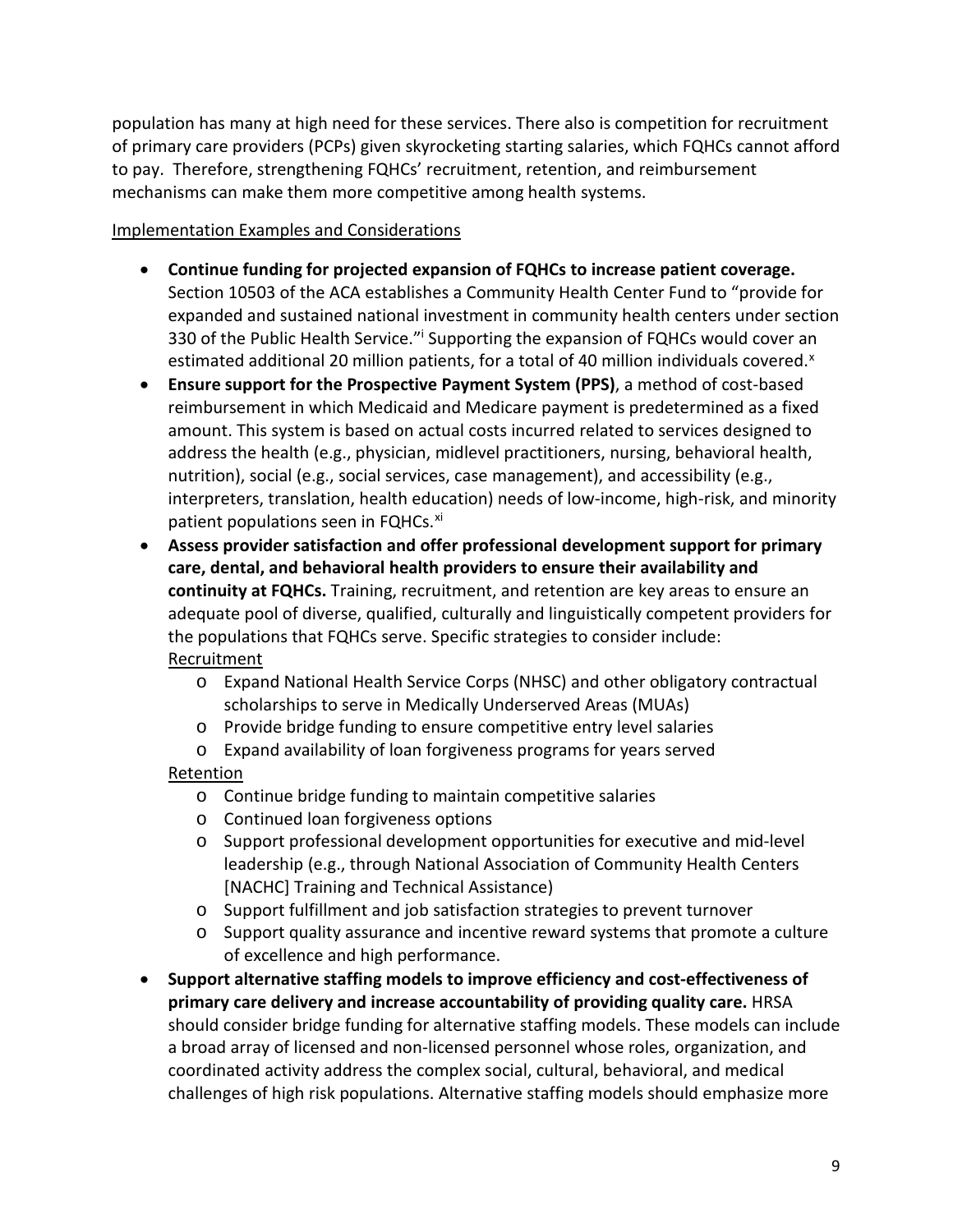efficient and cost-effective approaches and strategies that yield positive health outcomes.

# *Recommendation 2: Extend and/or modify Disproportionate Share Hospital (DSH) payments to ensure low-income patient access to quality care that enables* **public hospitals** *to successfully compete in the healthcare marketplace*

*OMH should work with the CMS and HRSA Bureau of Health Professions to modify and/or extend DSH funding as well as resources for primary care provider development and outpatient facilities in public hospital networks to increase access to quality care.* 

### **Discussion**

Safety net hospitals serve more than 10 million individuals annually, with the majority of patients either uninsured or underinsured. Over half of safety net hospitals are located in large urban areas, serving a racially and ethnically diverse population. These facilities also offer specialty services to the entire community, such as emergency psychiatric, trauma, and burn care. <sup>[xii](#page-5-1)</sup> Public hospitals will continue to be the place of last resort for hospital-based emergency care and hospitalization. They also provide comprehensive primary care and training programs for future safety net providers. Public hospitals provide such care in the face of workforce and financial resource shortages, which the Medicaid expansion is expected to exacerbate. $v$ Maintaining DSH payments and supporting providers and public hospital facilities will reduce this resource strain.

### Implementation Examples and Considerations

- **Maintain DSH funding at current levels for at least five years.** DSH provides funding to cover unreimbursed hospital cost incurred by low-income and uninsured patients. Decreases in funding such as the ACA provision to reduce DSH allocations between fiscal years 2014 and 2020 may threaten the financial stability of some public hospitals. Furthermore, additional revenue acquired from patients covered under the Medicaid expansion may not be sufficient for public hospitals to adequately serve vulnerable populations.<sup>iv,v, [xiii](#page-5-2)</sup> Therefore, until the full impact of ACA coverage becomes clear, it is critical to maintain DSH funding to ensure the viability of public hospitals to continue to provide care for low-income and uninsured individuals.
- **Extend modified FQHC PPS funding status to outpatient departments and satellite health centers in the public hospital network.** Extending Medicaid and Medicare reimbursement to public hospital network facilities will increase options for where uninsured patients can receive comprehensive care and services.
- **Offer professional development support for primary care physicians and staff to ensure their availability and continuity at public hospitals.** As noted in Recommendation 1, enhancing recruitment and retention strategies will strengthen, diversify, and sustain the health care workforce in the safety net. For instance, primary care residency programs can aid in recruitment and retention at public hospitals. Such support will promote continuity and help providers work more effectively with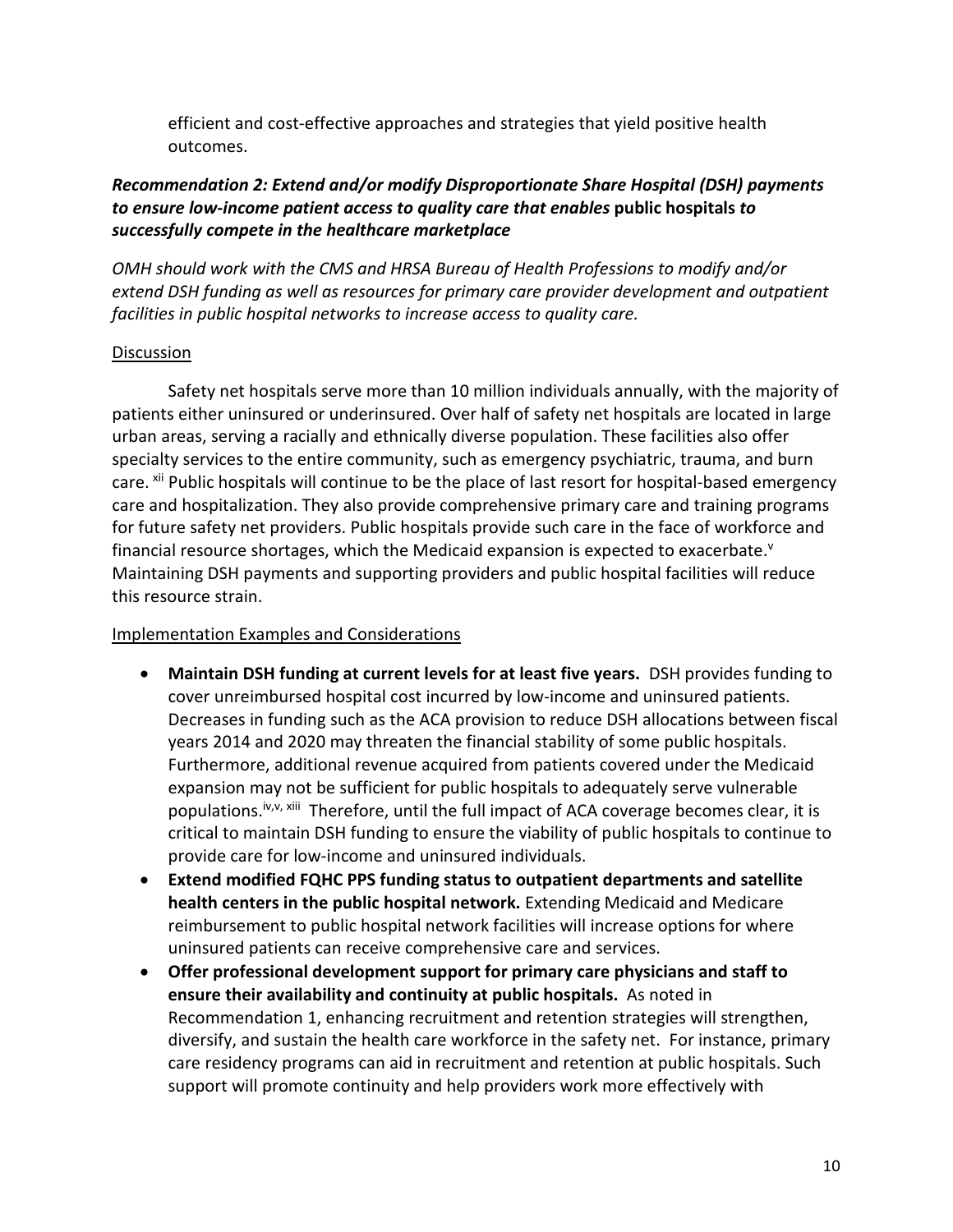underserved populations. Thriving professionally also will contribute to increasing quality of care.

## *Recommendation 3: Support public-private collaborations to build the capacity of small racial* **and ethnic minority provider practices** *to compete in the health insurance marketplace and serve as medical homes for high-risk and minority populations*

*OMH should work with CMS and HRSA to support public-private collaborations to ensure that racial and ethnic minority provider practices have the necessary technology, certifications, and quality assurance mechanisms to be competitive. Such capacity building support will enable these provider practices to successfully participate in state exchanges and provide patientcentered medical homes for underserved populations.*

#### **Discussion**

Racial and ethnic minority providers often work within small private practices, providing services to diverse local populations that are underserved.<sup>[xiv](#page-5-3)</sup> Although minority providers in these settings are commonly overlooked as a core component of the safety net, they serve as an invaluable cultural and linguistic resource, particularly in regions with large racial and ethnic minority populations and patients on Medicaid or Medicare.<sup>xv</sup> In most cases, they are held in high esteem and provide community leadership that is both trusted and influential. Small practice minority providers that continue to see Medicaid and uninsured patients will face increasing demands to serve more patients of color in their communities. However, these minority providers risk being excluded as Essential Community Providers<sup>[xvi](#page-5-5)</sup> for Qualified Health Plans (QHPs) in state exchanges, not having the resources necessary to serve as medical homes to address the complex medical and social problems of their patients. Small practice minority providers are insufficiently organized locally to advocate for themselves in a marketplace increasingly driven by larger sophisticated medical groups and independent practice associations. These risks to minority providers also place patients and ethnic communities in jeopardy of not having needed access to culturally and linguistically familiar safety net providers.<sup>[xvii](#page-5-6)</sup> Establishing and strengthening partnerships to build the capacity of minority provider practices will address these risks.

### Implementation Examples and Considerations

• **Guarantee inclusion as Essential Community Providers for Qualified Health Plans in federal and state exchanges to enhance access and quality of care.** Recognizing small racial and ethnic minority provider practices as Essential Community Providers will facilitate quality improvement that will increase their competitiveness. Under the Health Information Technology for Economic and Clinical Health (HITECH) Act, Medicaid eligible providers, which often are small practices, can receive technical assistance and incentives for implementing electronic health records that build their capacity to collect data and monitor service delivery and outcomes. Given this support to Medicaid eligible providers, groups such as the National Council of Asian Pacific Islander Physicians (NCAPIP) recommend that CMS and states require inclusion of these providers in providernetworks as Essential Community Providers.<sup>xviii</sup> The ACMH specifically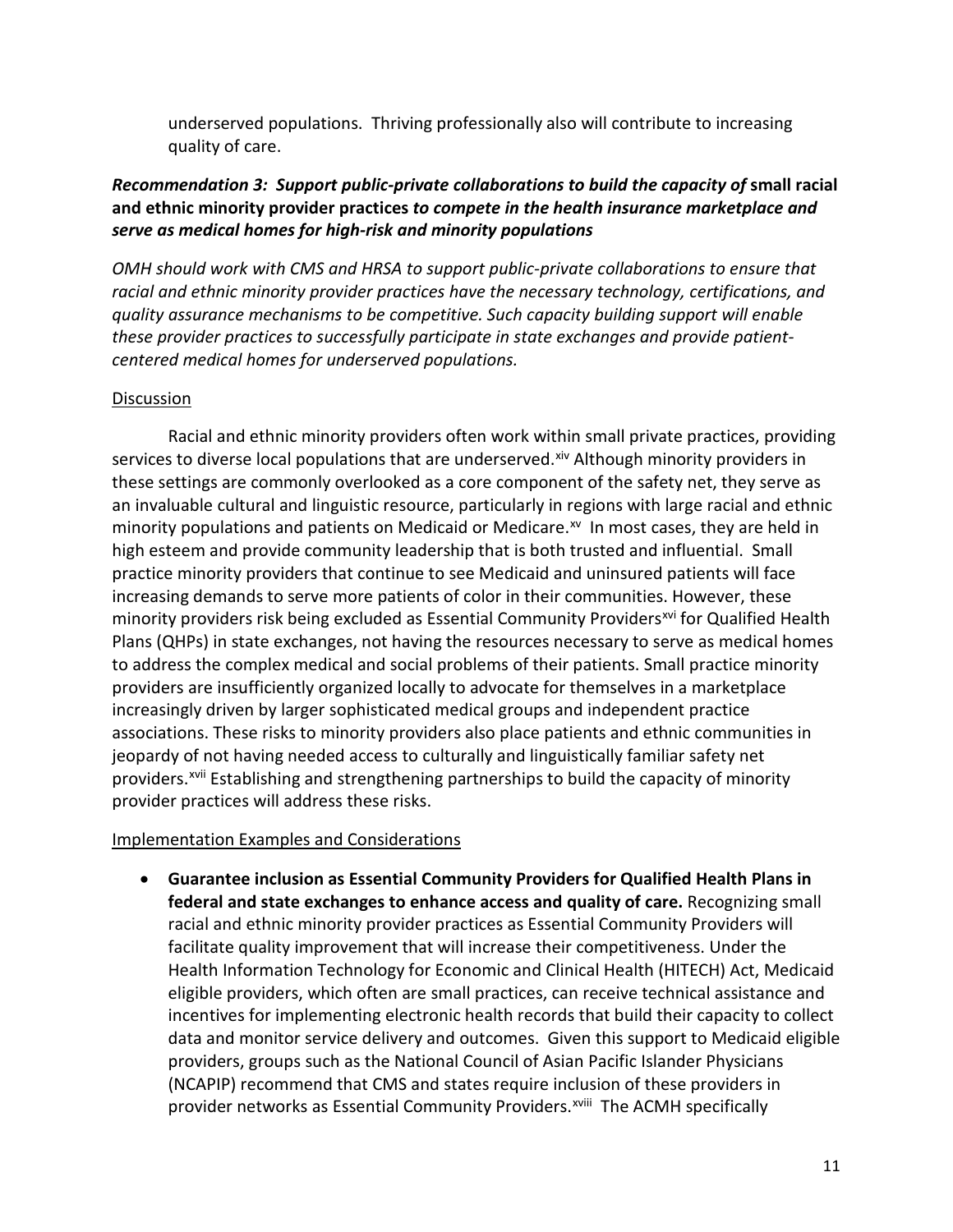recommends the inclusion of small racial and ethnic minority practices to increase their access to these resources as well.

- **Provide patient-centered medical home service and partnership support to expand their capacity to serve high-risk populations.** Specific considerations include:
	- o Providing technical assistance on quality improvement using collaborative networks<sup>xvii</sup>.
	- o Public and private organizations receiving CMS innovation grants should make support services (e.g., enabling services, PCMH models, etc.) available to small private practice referrals, thereby expanding safety net capacity to address behavioral and social determinants of health.
- **Support local and state racially and ethnically organized medicine partnerships to offer business development and advocacy strategies for minority providers and small private practices to be competitive in the health insurance marketplace.** As with FHQCs and public hospitals, small racial and ethnic minority provider practices need recruitment, training, and retention support to have the capacity to meet the demand for services that they provide. Safety net providers that are part of integrated systems and develop the use of health information technology are among those most likely to succeed in the future.<sup>iv,[xix](#page-5-8),[xx](#page-5-9)</sup> Furthermore, the NASHP National Workgroup recommends increasing the consistency of reporting and measurement across the healthcare delivery system. As such, strategies including PPS development options for practices that have difficulty recruiting, CMS training and technical assistance support for Accountable Care Organizations and electronic medical record implementation, and alternative staffing models are particularly important for small ethnic provider practices.
	- o For example, providing funding to support public-private collaboration with national, state, and local racial and ethnic minority provider and health associations (e.g., Association of American Indian Physicians, NCAPIP, National Hispanic Medical Association, National Medical Association, Network of Ethnic Physician Organizations) as well as state primary care associations, local medical societies, and FQHCs can serve as a model for ensuring the advantages racial and ethnic minority provider /small private practices offer are enriched with state-ofthe-art approaches to quality, cost-effective care. This support will enable them to be a competitive and sustainable community resource.

# *Recommendation 4: Preserve the ACA Prevention and Public Health Fund to advance* **public health** *efforts to promote health equity and address social determinants of health*

*OMH should work with HHS leadership and the Centers for Disease Control and Prevention (CDC) to preserve the ACA Prevention and Public Health Fund established to provide sustained investments in prevention and health promotion.[xxi](#page-5-10) The Fund's investment in evidence-based practices, research, and surveillance and tracking are important accountability measures that can enhance health care quality and health equity.*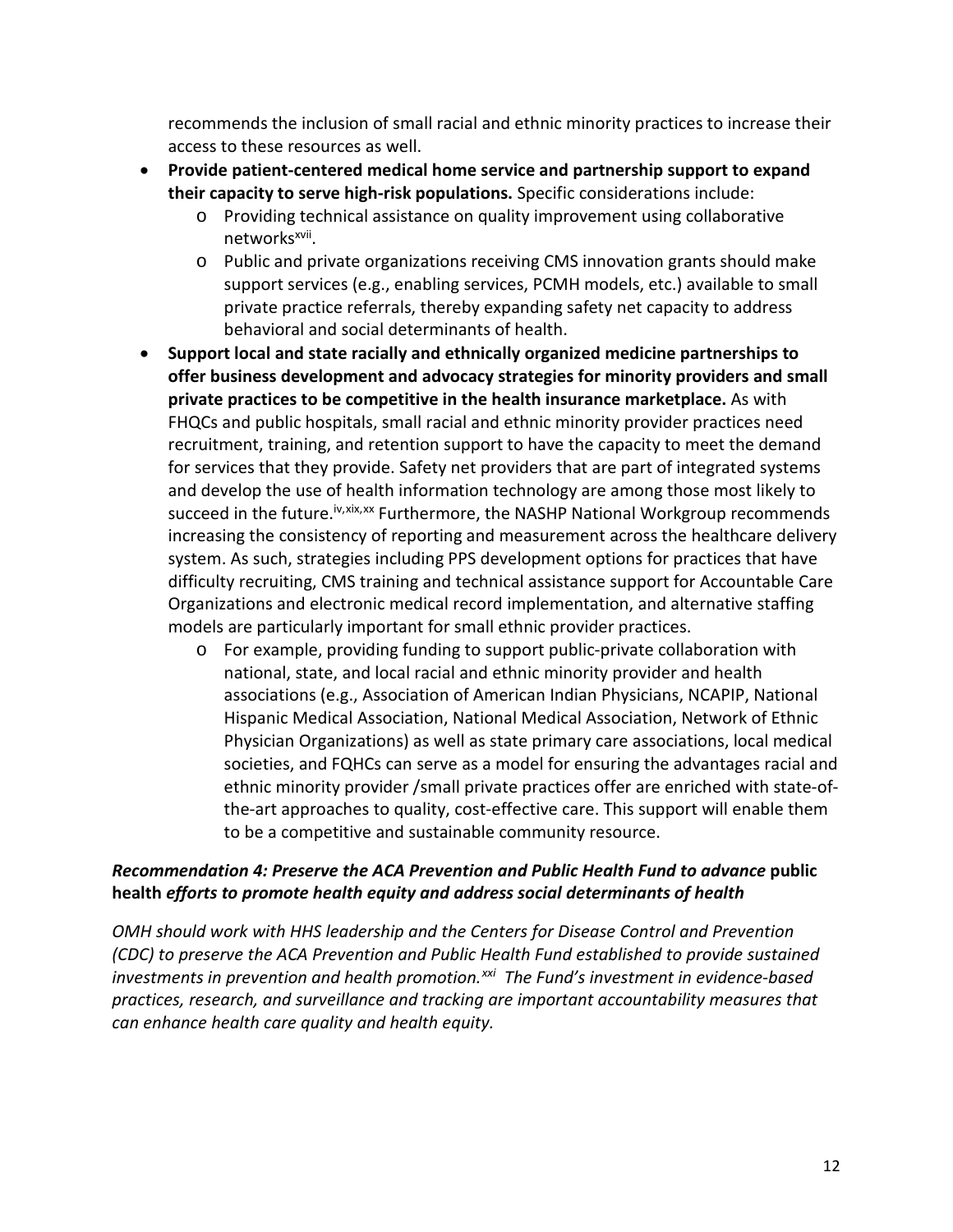### Discussion

Only 10% of preventable deaths could be avoided through access to medical care,<sup>[xxii](#page-5-11)</sup> services. All of these services heavily intersect with safety net providers and services. underscoring the importance of public health services. Public health provides an array of services from direct health care delivery to epidemiology and surveillance, maternal and child health, disabled children services, emergency medical services, communicable disease control, HIV/AIDS services, community health needs assessment, and prevention and health promotion Because public health takes on many of our most challenging health issues, there is an even closer connection with vulnerable populations. In 2012, the Prevention and Public Health Fund to advance and promote prevention strategies and strengthen our public health infrastructure was cut by \$5 billion over 10 years and faces the threat of more cuts, with the rationale of covering increased Medicare expenditures.<sup>[xxiv](#page-5-12)</sup> However, public health services will face increasing demands as health care delivery systems become more attuned to the triple aim of patient centered care, cost-effectiveness, and population health management, and the subsequent focus on comprehensive prevention through addressing the social determinants of health and health equity. This shift will force a growing emphasis on interdisciplinary and intersectoral collaboration and leadership (including the integration of health delivery systems and public health), which local health departments and other public health services are well positioned and experienced to promote with the adequate Prevention and Public Health Fund support to sustain them.

#### Implementation Examples and Considerations

- **Support health care delivery systems within local public health departments.** The NASHP National Workgroup recommends integration among primary care, behavioral health, specialty care, and public health services to promote the wellbeing of vulnerable populations.<sup>vi</sup> Support for such services as HIV/AIDS and school-based care particularly should be strengthened to enhance community-based services for the most vulnerable populations. Additionally, the considerations in Recommendation 2 are appropriate as public hospitals often are under the jurisdiction of public health departments.
- **Preserve Community Transformation Grants (CTGs),** which are maximizing leverage of community funds and resources through collaborative, interdisciplinary, and intersectoral public-private partnerships to improve population health. Therefore, OMH should work with CDC and HHS leadership to develop strategies to preserve this funding.
- **Preserve the ACA provisions that advance health equity**, for example:
	- o Health workforce development ensuring our health workforce reflects the demographics, cultures, languages of our population.
	- o Health disparities research and data ensuring demographic, socioeconomic and health data collection can be done in ways that provide an accurate health status report on all of America's subpopulations. Support should be provided for research that leads to effective strategies to address health disparities.
	- o Cultural and linguistic competence support for continuous training and recruitment of a culturally competent health workforce.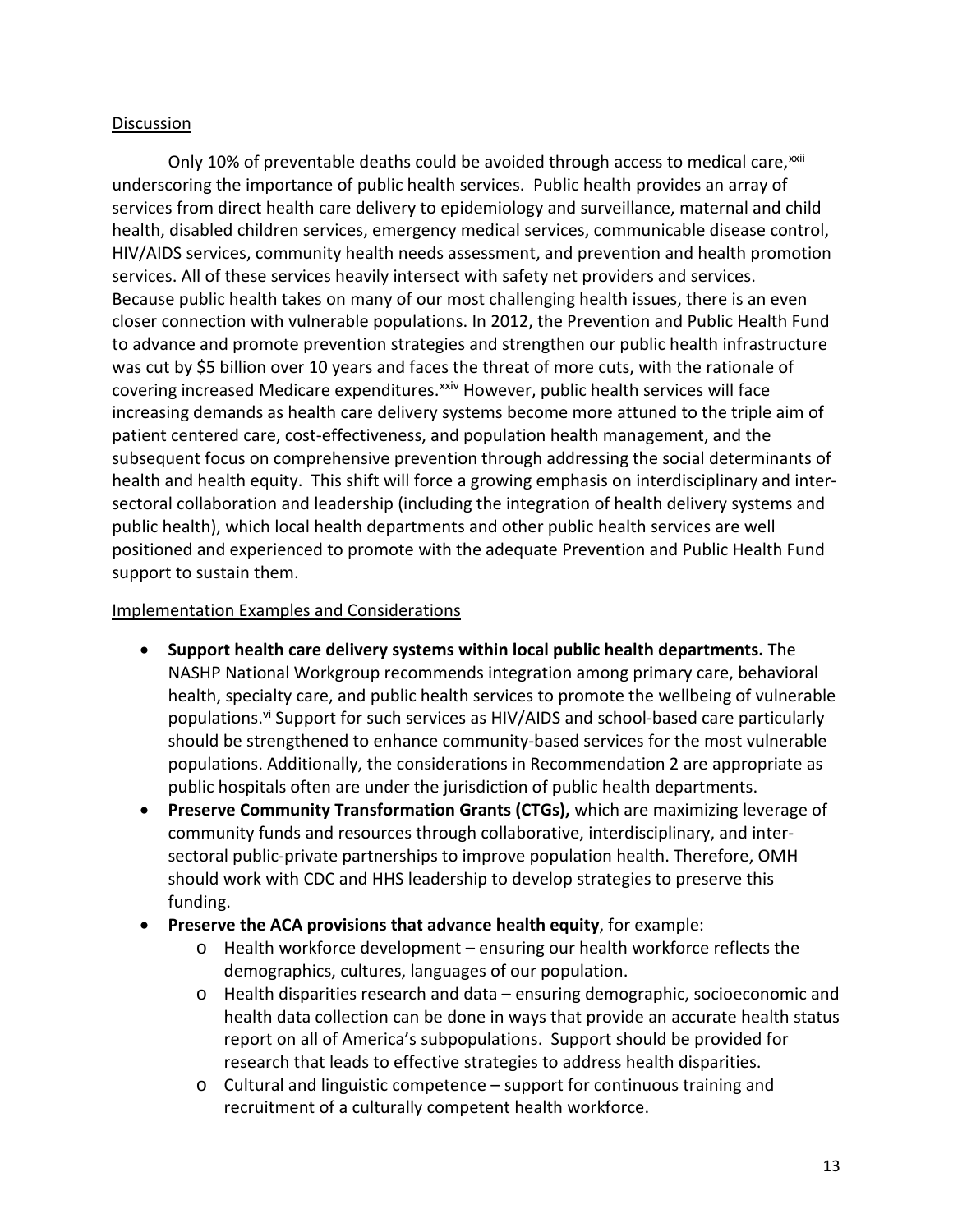- o National Partnership for Action to End Health Disparities and the *National Stakeholder Strategy for Achieving Health Equity[xxv](#page-5-13)* – support the efforts to gain focus and alignment of national, state, and local public and private partners in achieving health equity.
- $\circ$  Quality improvement ensure investment in quality improvement approaches, strategies, and programs that focus on the unique aspects of low-income minority populations.
- $\circ$  Cost containment continue to explore cost-effective and efficient approaches towards health care delivery and improving community health.
- o Social determinants of health (SDOH) support efforts that recognize and validate SDOH and corresponding strategies to achieve health equity

iii Physicians for a National Health Program. *Number of uninsured climbs to highest figure since passage of Medicare, Medicaid.* 2011[. http://www.pnhp.org/news/2011/september/number-of-uninsured-climbs-to-highest](http://www.pnhp.org/news/2011/september/number-of-uninsured-climbs-to-highest-figure-since-passage-of-medicare-medicaid)[figure-since-passage-of-medicare-medicaid](http://www.pnhp.org/news/2011/september/number-of-uninsured-climbs-to-highest-figure-since-passage-of-medicare-medicaid)

iv Academy Health. *The Impact of Affordable Care on the Safety Net.* 2011. [http://www.academyhealth.org/files/FileDownloads/AHPolicybrief\\_Safetynet.pdf](http://www.academyhealth.org/files/FileDownloads/AHPolicybrief_Safetynet.pdf) 

 $\overline{\phantom{a}}$ 

<sup>v</sup> Grantmakers in Health. *Safety Net in the Era of Health Reform: A New Vision of Care.* 2012. [https://www.gih.org/files/FileDownloads/Safety\\_Net\\_in\\_Era\\_Health\\_Reform\\_no38\\_March\\_2012.pdf](https://www.gih.org/files/FileDownloads/Safety_Net_in_Era_Health_Reform_no38_March_2012.pdf)

vi Grossmann L, Witgert K, Hess C. *Toward Meeting the Needs of Vulnerable Populations: Issues for Policymakers' Consideration in Integrating A Safety Net into Health Care Reform Implementation.* 2012. [http://www.nashp.org/sites/default/files/safety.net\\_.hcr\\_.pdf](http://www.nashp.org/sites/default/files/safety.net_.hcr_.pdf)

vii *ObamaCare Facts: Dispelling the Myths.* <http://obamacarefacts.com/state-health-insurance-exchange.php>

viii Natasha Coulouris, MPH, Senior Public Health Advisor, Office of Planning, Analysis and Evaluation, Office of the Administrator, Health Resources and Services Administration, U.S. Department of Health and Human Services; Tom Van Coverden, President and CEO, National Association of Community Health Centers; Maria Gomez, RN, MPH, President and CEO, Mary's Center; Bianca Perez, PhD, Senior Project Manager, America's Essential Hospitals

ix Adashi EY, Geiger HJ, Fine MD. Health care reform and primary care—the growing importance of the community health center. *New England Journal of Medicine.* 2010;362(22): 2047-2050.

<sup>x</sup> National Association of Community Health Centers. *Community Health Centers and Health Reform.* 2013.

<sup>&</sup>lt;sup>i</sup> Office of the Legislative Counsel, *Compilation of the Patient Protection and Affordable Care Act.* May 2010. <http://docs.house.gov/energycommerce/ppacacon.pdf>

ii US Department of Health and Human Services Advisory Committee on Minority Health. A Recommendation Report from the HHS Advisory Committee on Minority Health- *Ensuring that Health Care Reform Will Meet the Health Care Needs of Minority Communities and Eliminate Health Disparities,* submitted to U.S. Department of Health and Human Services Office of Minority Health, Washington, DC; July 2009.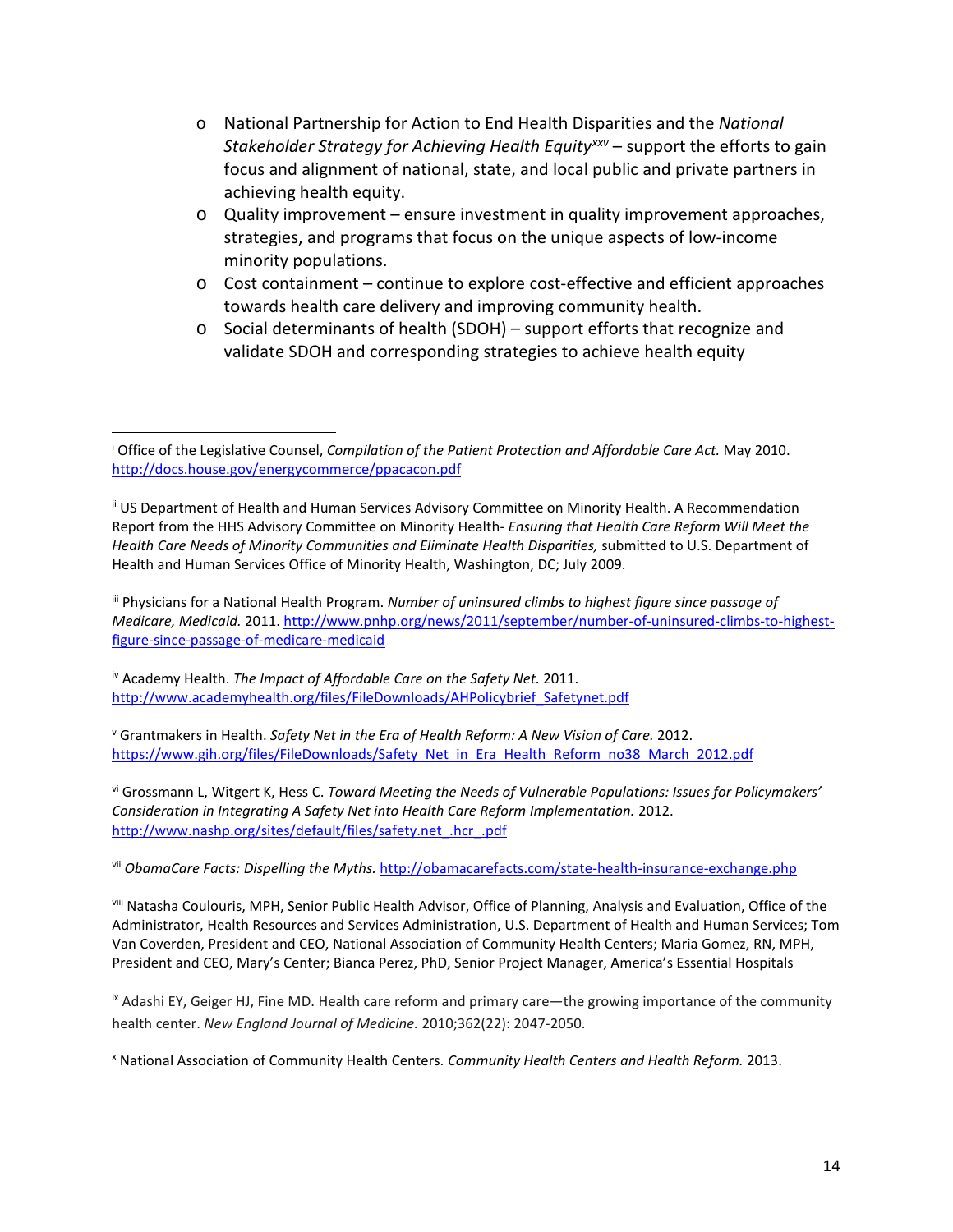xi CMS.gov. *Prospective Payment Systems[. http://www.cms.gov/Medicare/Medicare-Fee-for-Service-](http://www.cms.gov/Medicare/Medicare-Fee-for-Service-Payment/ProspMedicareFeeSvcPmtGen/index.html?redirect=/prospmedicarefeesvcpmtgen/)[Payment/ProspMedicareFeeSvcPmtGen/index.html?redirect=/prospmedicarefeesvcpmtgen/](http://www.cms.gov/Medicare/Medicare-Fee-for-Service-Payment/ProspMedicareFeeSvcPmtGen/index.html?redirect=/prospmedicarefeesvcpmtgen/)*

xii Regenstein M, Huang J. *Stresses to the Safety Net: The Public Hospital Perspective.* Washington, DC: The Henry J. Kaiser Family Foundation. 2005.<http://kff.org/medicaid/report/stresses-to-the-safety-net-the-public/>

xiii Mitchell A. *Medicaid Disproportionate Share Hospital Payments*. Washington, DC: Congressional Research Service. 2012.<https://www.fas.org/sgp/crs/misc/R42685.pdf>

xiv Network of Ethnic Physician Organizations. *The Private Physician Practice Safety-Net Meeting the Needs of Underserved Communities*[. http://ethnicphysicians.org/publications/index.asp](http://ethnicphysicians.org/publications/index.asp)

xv Mass E, Blash L, Lee C. *Quality Improvement in Solo and Small Group Practice. 2008.* <http://www.ethnicphysicians.org/projects/QISS%20Final%20Report%20020209.pdf>

 $\overline{\phantom{a}}$ 

xvi National Academy for State Health Policy. *Essential Community Providers: Tips to Connect with Marketplace Plans.* <http://www.nashp.org/sites/default/files/ecp.tips.connect.marketplace.plans.pdf>

xvii Department of Health and Human Services. *Frequently Asked Questions on Essential Community Providers.* 2013.

<http://www.cms.gov/CCIIO/Resources/Fact-Sheets-and-FAQs/Downloads/ecp-faq-20130513.pdf>

xviii Bau I, Tran HL. *Asian American Physicians in Solo and Small Group Primary Care Practices: Essential Health Care Providers for Our Communities.* San Francisco, CA: National Council of Asian Pacific Islander Physicians. 2013. Unpublished manuscript.

xix Coughlin TA, Long SK, Sheen E, Tolbert J. How Five Leading Safety**-**Net Hospitals Are Preparing for the Challenges and Opportunities of Health care Reform. *Health Affairs.* 2012;31: 1690-1697.

xx Ku L, Regenstein M, Shin P, Mead H, Levy A, Buchanan K, Bryne F. *Coordinating and Integrating Care for Safety Net Patients: Lessons from Six Communities.* 2010. [http://sphhs.gwu.edu/departments/healthpolicy/dhp\\_publications/pub\\_uploads/dhpPublication\\_618A2D24-](http://sphhs.gwu.edu/departments/healthpolicy/dhp_publications/pub_uploads/dhpPublication_618A2D24-5056-9D20-3D475D756ACE11FB.pdf) [5056-9D20-3D475D756ACE11FB.pdf](http://sphhs.gwu.edu/departments/healthpolicy/dhp_publications/pub_uploads/dhpPublication_618A2D24-5056-9D20-3D475D756ACE11FB.pdf)

xxi U.S. Department of Health and Human Services. *Prevention and Public Health Fund.*  <http://www.hhs.gov/open/recordsandreports/prevention/>

xxii McGinnis JM, Foege WH. Actual Causes of Death in the United States. *Journal of the American Medical Association.* 1993; 270(18): 2207–2212.

xxiii Abramson, SS. *American Public Health Association Issue Brief, Holes in the Net: Surveying the Impact of the Current Economic Recession on the Health Care Safety Net.* 2009. <http://www.apha.org/NR/rdonlyres/DC0A82C1-606B-4F67-B3DD-3E14A9FB3C9B/0/1SafetyNet.pdf>

xxiv Health Affairs. *Health Policy Briefs: The Prevention and Public Health Fund.* 2012. *[http://www.healthaffairs.org/healthpolicybriefs/brief.php?brief\\_id=63f](http://www.healthaffairs.org/healthpolicybriefs/brief.php?brief_id=63f)*

xxv National Partnership for Action to End Health Disparities. *National Stakeholder Strategy for Achieving Health Equity.* Rockville, MD: U.S. Department of Health & Human Services, Office of Minority Health, [April 2011].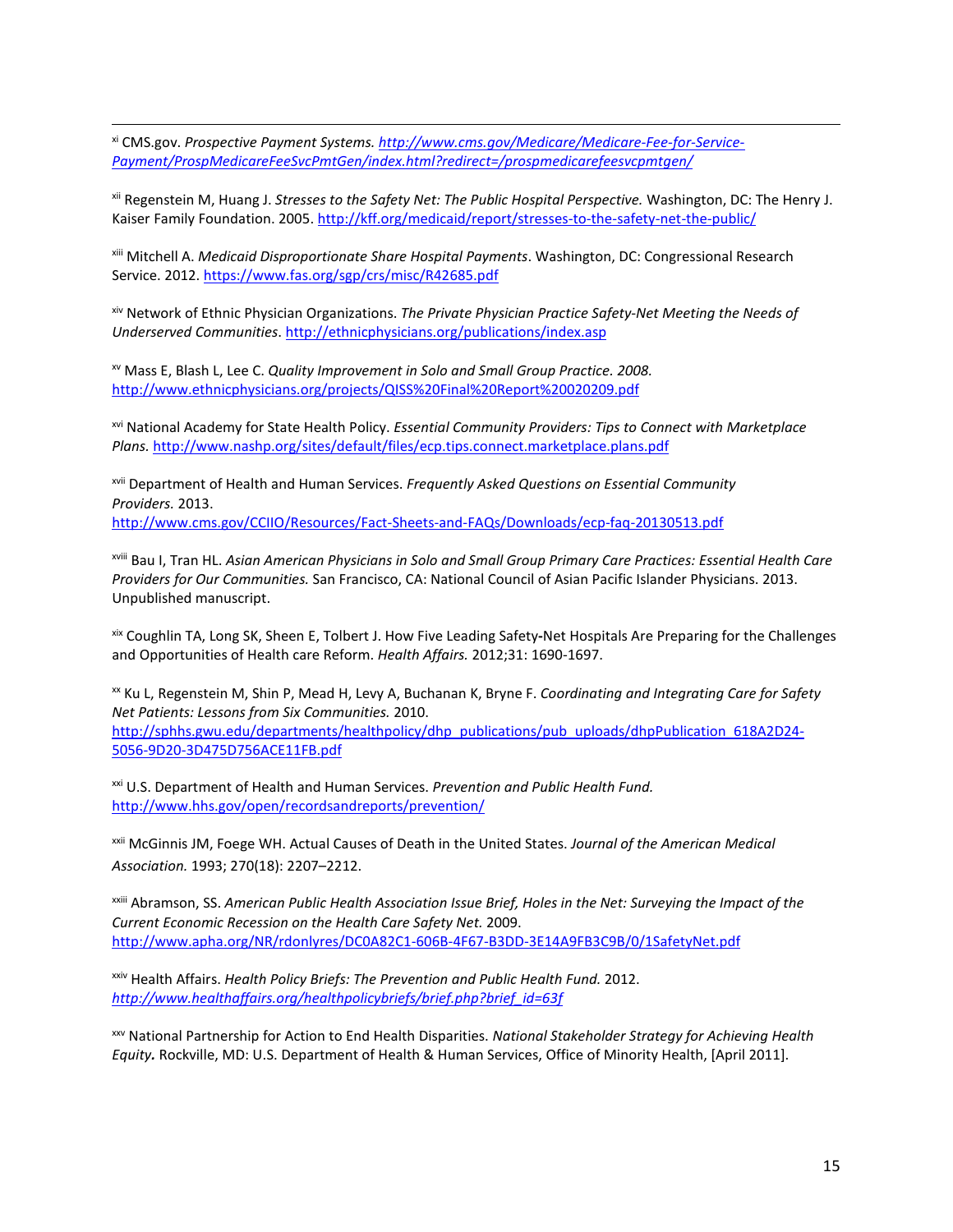### **Appendix A: ACMH Proposed Principles for Minority Health Equity Related to Access to Affordable Comprehensive Care and Health Promotion**

 $\overline{\phantom{a}}$ 

# **Equitable and Sustainable Access to Comprehensive and Affordable Health Care Coverage and Services**

**Principle 5:** High quality health care coverage that is affordable and comprehensive must be equally accessible to all individuals regardless of nativity or citizenship, age or health history. Coverage should be portable to eliminate gaps in coverage due to transitions in employment or life circumstance. Minority and vulnerable communities are disproportionately affected by lack of coverage and access and the consequences of poor health status.

**Principle 6:** A redesigned health care system must be patient-centered and promote a medical home or more broadly a health home for everyone. To improve access for minority and vulnerable communities, financing and reimbursement policies must incentivize and ensure that all persons residing in the US have a health home that emphasizes prevention, primary care, chronic care management and care coordination, and providing patientcentered, culturally and linguistically sensitive/competent care.

**Principle 7:** Health care reform must support the enhancement and availability of a wide range of community-based interventions and programs that are responsive to diverse populations, in particular, minority and vulnerable communities. Coordination of patientcentered, culturally and linguistically sensitive/competent care across primary care and medical specialties and sub-specialties must be encouraged through financing and reimbursement systems.

**Principle 8:** While health care reform must create a financially sustainable health care system, new or revised financing and reimbursement policies must not adversely and/or disproportionately affect minority and vulnerable communities. Indeed, such financing and reimbursement policies must redirect resources to minority and vulnerable communities who have always experienced a disproportionate lack of access to the health care system and disproportionately poor health status.

# **Preserve the Safety Net, Focus on Community Engagement and the Social Determinants of Health, Promote Partnerships with Public Health**

**Principle 9:** A robust safety net must be maintained to insure that vulnerable and minority populations do not fall through the cracks. Minority and vulnerable communities are those who not able to access affordable health care coverage and/or services and thus disproportionately rely on the safety net, e.g., children in immigrant families, low-income parents, low-wage working adults with no children, some lawfully residing residents, and undocumented residents in the U.S.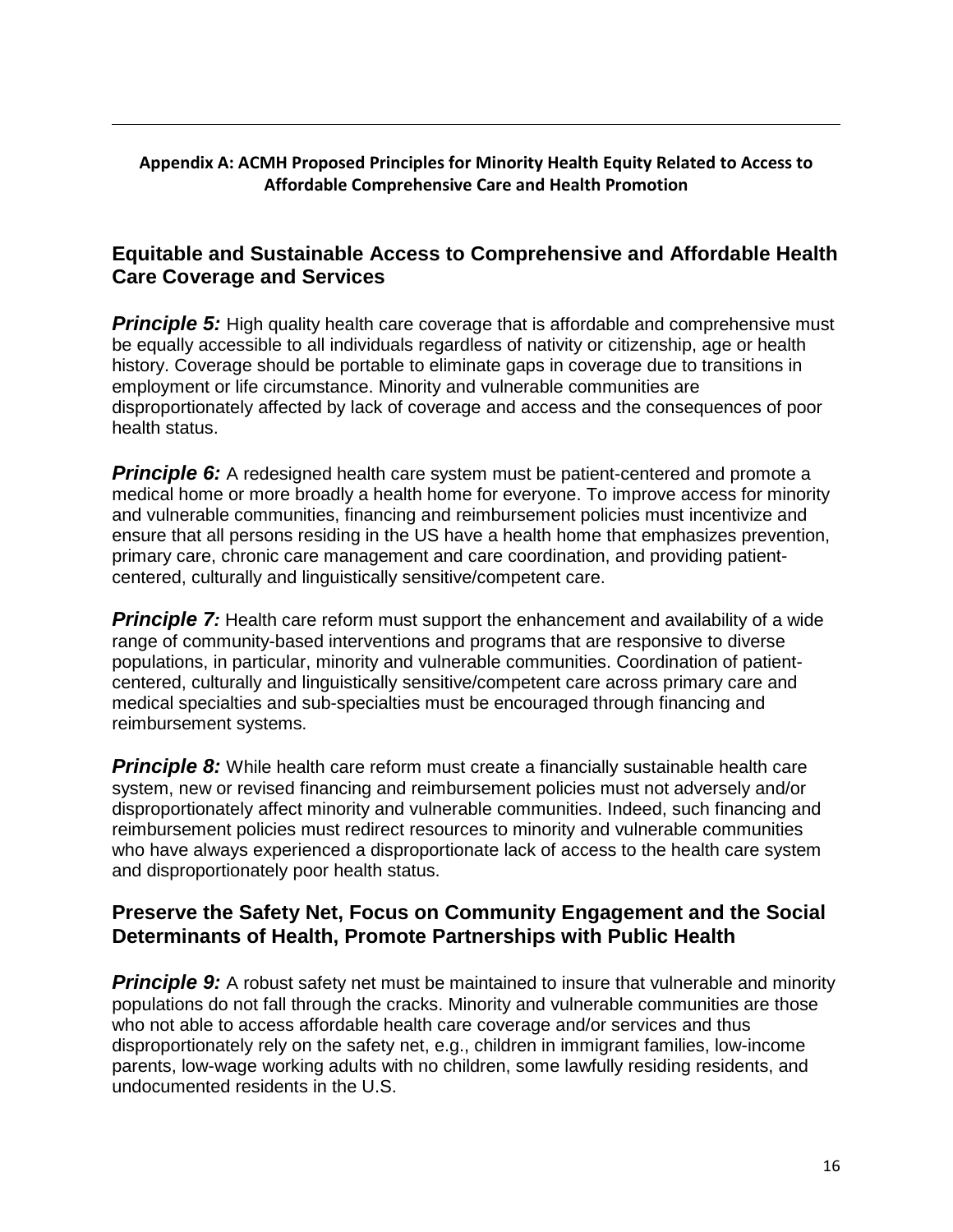**Principle 10:** Health care reform must include minority communities as key stakeholders to provide direct input as to how health care should be structured and delivered. Strong and active minority and vulnerable community engagement is the essential foundation for establishing successful strategies to eliminate health disparities that include meaningful prevention strategies and that account for/address the social determinants of health (SDOH).

 $\overline{\phantom{a}}$ 

**Principle 11:** The public health infrastructure must be strengthened to assure that its primary functions and activities are responsive to a diverse population, especially minority and vulnerable communities, and account for/address the social determinants of health (SDOH). Health departments must have the ability to hold their agencies accountable for health disparities as well as the capacity to deal/work with diverse populations in public health emergencies. Minority and vulnerable communities represent a particular challenge/responsibility for public health because these communities disproportionately lack access to health care and health homes.